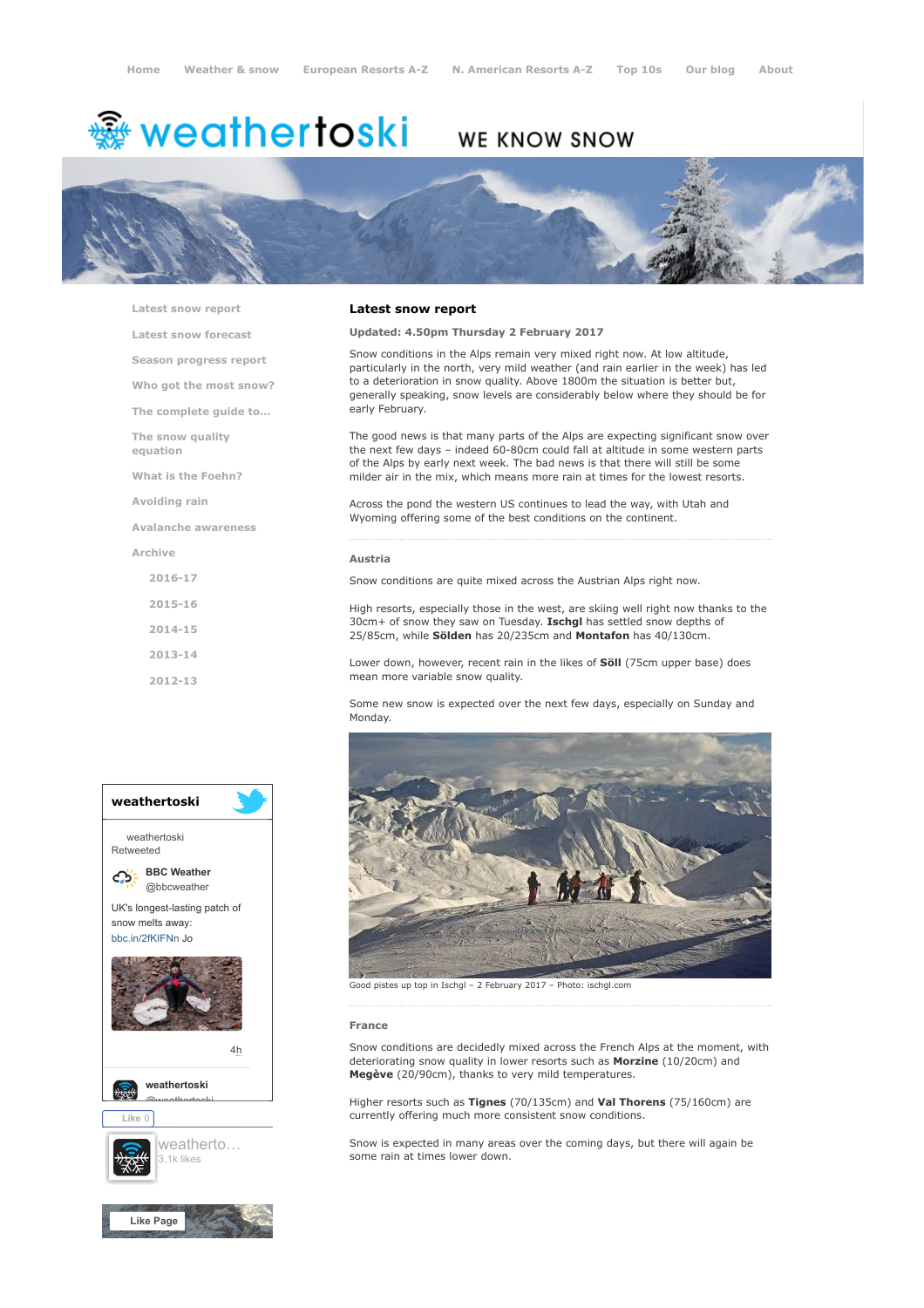Follow me on: **Ewith** 

[Tweet](https://twitter.com/intent/tweet?original_referer=https%3A%2F%2Fwww.weathertoski.co.uk%2Fweather-snow%2Farchive%2Fsnow-report-02-02-2017%2F&ref_src=twsrc%5Etfw&text=Weather%20to%20ski%20-%20Snow%20report%20-%202%20February%202017&tw_p=tweetbutton&url=https%3A%2F%2Fwww.weathertoski.co.uk%2Fweather-snow%2Farchive%2Fsnow-report-02-02-2017%2F)

Tweet this page





# Contact us...

Got a burning question about weather or snow conditions in the Alps? [Contact us](https://www.weathertoski.co.uk/about-1/contact-us/) and we'll do our best to answer it...

E: [info@weathertoski.co.uk](mailto:fraser@weathertoski.co.uk)

T: +44 (0)20 3151 3154



Good snow cover at altitude in La Plagne – 2 February 2017 – Photo: winter.la-plagne.com

#### Italy

The best natural snow cover in Italy remains at altitude in the west, including resorts such as Cervinia (35/115cm), La Thuile (30/150cm) and Sestriere (50/140cm), all of which are skiing pretty well.

Further east, many resorts are still heavily reliant on artificial snow, especially in the Dolomites. That said, most of the skiing in the **Sella Ronda** region (e.g. Selva, Corvara) is open despite a very modest 20-40cm upper base.

Some snow is expected over the next few days, heaviest in the far north-west (e.g. Courmayeur, La Thuile) as well as the central Italian Alps (e.g. Madesimo, Livigno).



Light snow starting up in Livigno this afternoon – 2 February 2017 – Photo: valtline.it

#### Switzerland

Like everywhere else in the Alps, snow conditions in Switzerland are pretty mixed right now. At least 30cm of new snow fell at altitude in eastern resorts such as Davos (45/145cm) on Tuesday, but milder weather has made the going heavy lower down.

Elsewhere in the Swiss Alps you can find some excellent piste-skiing in high altitude Zermatt (5/120cm) and Saas-Fee (20/145cm), but the lower slopes of Wengen (20/55cm) and Champéry (0/70cm) have suffered in the recent rain.

Snow is forecast over the coming days, especially at altitude.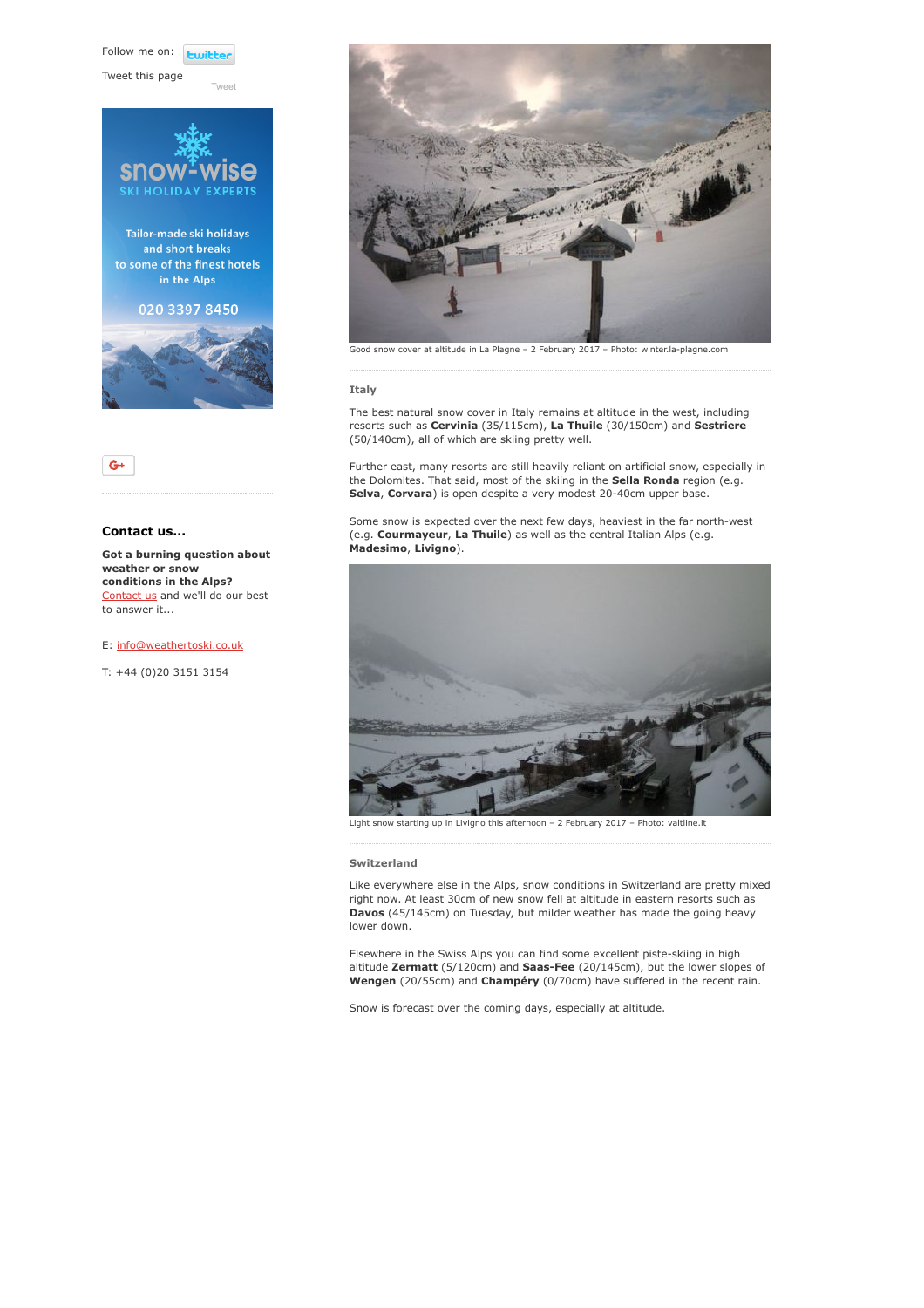

Great on-piste conditions in Scuol in south-east Switzerland – 2 February 2017 – Photo: scuol.ch

# Rest of Europe

Snow cover is healthy across most of the Pyrenees, especially in the east. Andorra's Soldeu has base depths of 100/150cm while Spain's Baqueira Beret has 140/180cm. Both resorts are expecting new snow this weekend.

Bulgarian ski resorts haven't seen any snow in the last week but, on-piste at least, conditions remain excellent in **Borovets** (130/155cm) with some snow forecast over the weekend.

In Scandinavia, Norway's Geilo has 40/70cm of settled snow depending on altitude, while Finland's Levi has 65 cm mid-mountain.

There is currently insufficient snow for lift-served skiing in Scotland.



Good snow cover in the French Pyrenees – 2 February 2017 – Photo: grand-tourmalet.com

#### USA

Snow conditions are generally much more favourable in the western US than they are in the Alps, with good snow cover across the board.

One of the best options right now is Alta (261cm mid-mountain), in Utah, where more significant snow is forecast next week.

It's a similarly rosy picture in Jackson Hole (185/270cm), in Wyoming, where again lots of snow is expected over the coming days.